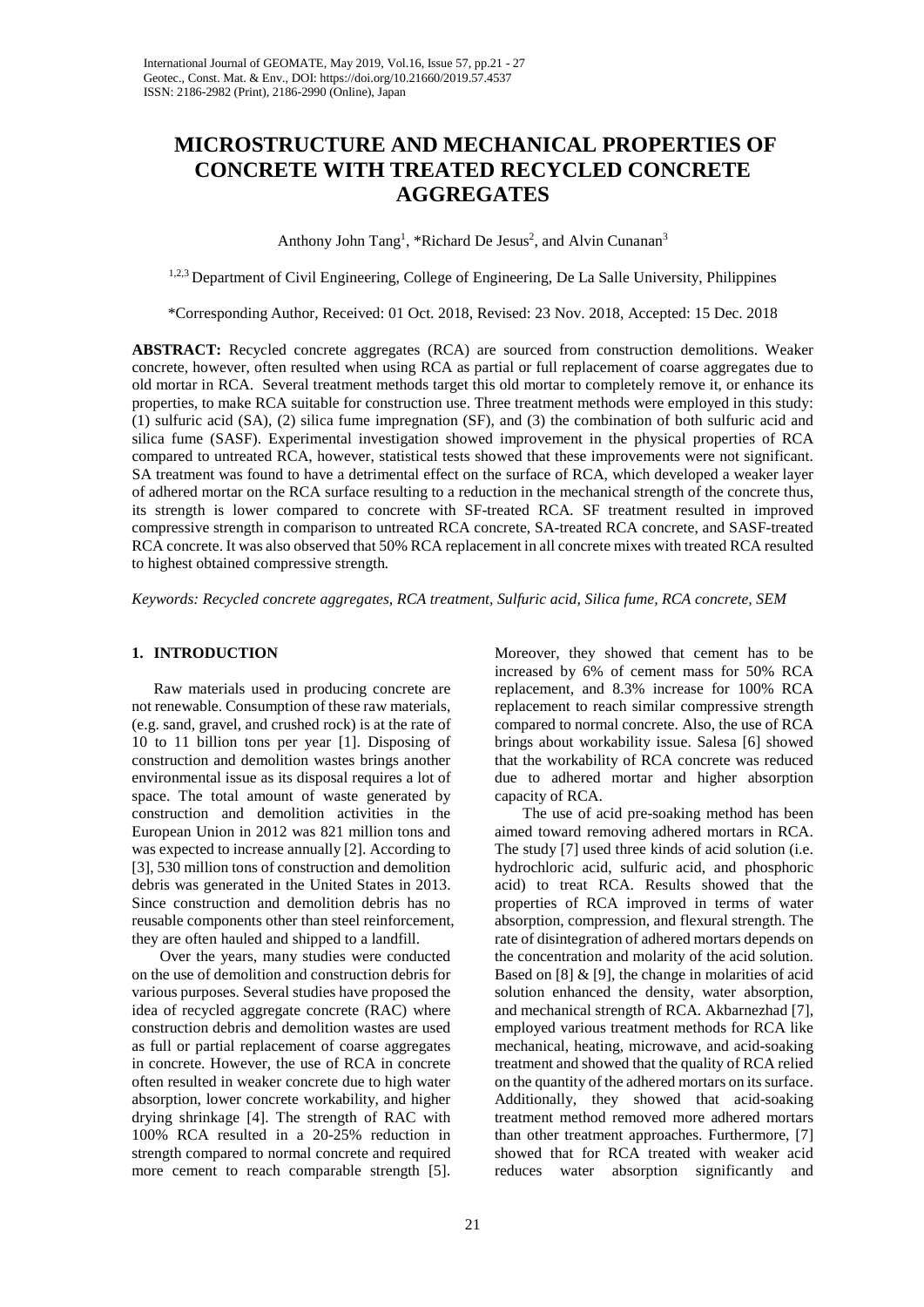improved mechanical properties. Kim [10] combined sulfuric (weak) acid treatment with abrasion in treating RCA and demonstrated improved physical and strength qualities.

Concrete is prone to acid attack, and aggregates react negatively to silica, thus, researchers devised an alternative to treat RCA through silica impregnation. Katz [11] investigated the use of impregnation of silica fume by soaking RCA for 24 hours in silica fume solution. Results showed that silica fume treatment resulted in an increase of 23 to 33%, and 15%, in the compressive strength at ages 7 and 28 days, respectively. Cakir [12] showed that water absorption of concrete with RCA treated with silica fume decreased significantly especially at later ages. This effect is more significant in concrete with RCA using a higher amount of silica fume. However, compressive strength decreased with an increase in the silica fume content in RCA treatment. Huoth [13] used 100% RCA replacement treated with varying silica fume content of 5%, 10%, and 15% and showed comparable compressive strength results of RAC to conventional concrete.

This study explored three treatment methods for RCA, namely; weak acid (sulfuric acid) treatment, condensed silica fume impregnation, and the combination of both. Moreover, the study investigated the influence of these methods on physical properties, in terms of water absorption, bulk density, and abrasion resistance, and microstructure of RCA. Scanning electron microscopy (SEM) was employed to explore the microstructure. Additionally, the investigation was further extended to the compressive strength of concrete with untreated and treated RCA and varying amounts of treated RCA.

## **2. MATERIALS AND METHODS**

## **2.1 Sourcing And Preparation Of RCA**

RCA used in this study was obtained from demolished concrete pavements, which was mainly composed of cement mortar and aggregates. Demolished concrete pavement was then crushed to a maximum nominal size of 50 mm. The crushed recycled concrete was then graded using sieve in accordance with ASTM C136 [14]. Natural coarse and fine aggregates were used for the control concrete mix, while parts of coarse aggregates were replaced by RCA, by volume, in non-control concrete mixes.

## **2.2 Treatment Of RCA**

RCA was treated prior to testing of its physical and, strength properties after it has been incorporated in concrete. In this study, the three methods of treatment used were weak acid

treatment using sulfuric acid (SA-treatment), condensed silica fume impregnation treatment (SFtreatment), and the combination of these two treatments (SA-SF treatment).

# *2.2.1 Weak acid treatment using sulfuric acid (SAtreatment)*

This method of acid treatment was adapted from [7]. The recycled concrete aggregates were soaked in 0.5 molarity of sulfuric acid solution for 24 hours. RCA in the acid bath was shaken occasionally to ensure efficient removal of the bond between adhered mortar and aggregates. After soaking, RCA was washed to remove acidic solvents. A final soaking in water for 24 hours was done to ensure that no residue from acid solvents remains on the aggregates.

# *2.2.2 Condensed silica fume impregnation treatment (SF-treatment)*

This method was adapted from [11], with little modification, as condensed silica fume was used instead of raw silica fume. To create a silica fume solution, 1 kg of condensed silica was mixed with 10 liters of water. RCA was then soaked in this solution for 24 hours for silica fume impregnation to occur. After soaking, the treated RCA was airdried.

*2.2.3 Combined treatment method (SA-SF treatment)*

Combined treatment involved repetition of procedure for acid-soaking sulfuric acid treatment followed by repetition of the silica fume impregnation method.

# **2.3 Physical And Microstructure Characterization of RCA**

Several tests were conducted enable to compare the physical properties and microstructure of treated and untreated RCA. These tests are relative density (specific gravity) and water absorption as per ASTM C127 [15], abrasion loss as per ASTM C131 [16], bulk density as per ASTM C29 [17], and surface microstructure using Scanning Electron Microscope as per ASTM C295 [18].

## **2.4 Concrete Mix Design**

Mix design proportions are shown in Table 1. Due to the scarcity of Portland cement locally, this study used Type 1P cement for all concrete samples. The proportions used in the design mix was based on ACI 211.1 design mix procedure adopting water to cement (w/c) ratio of 0.45 for all mixes. Concrete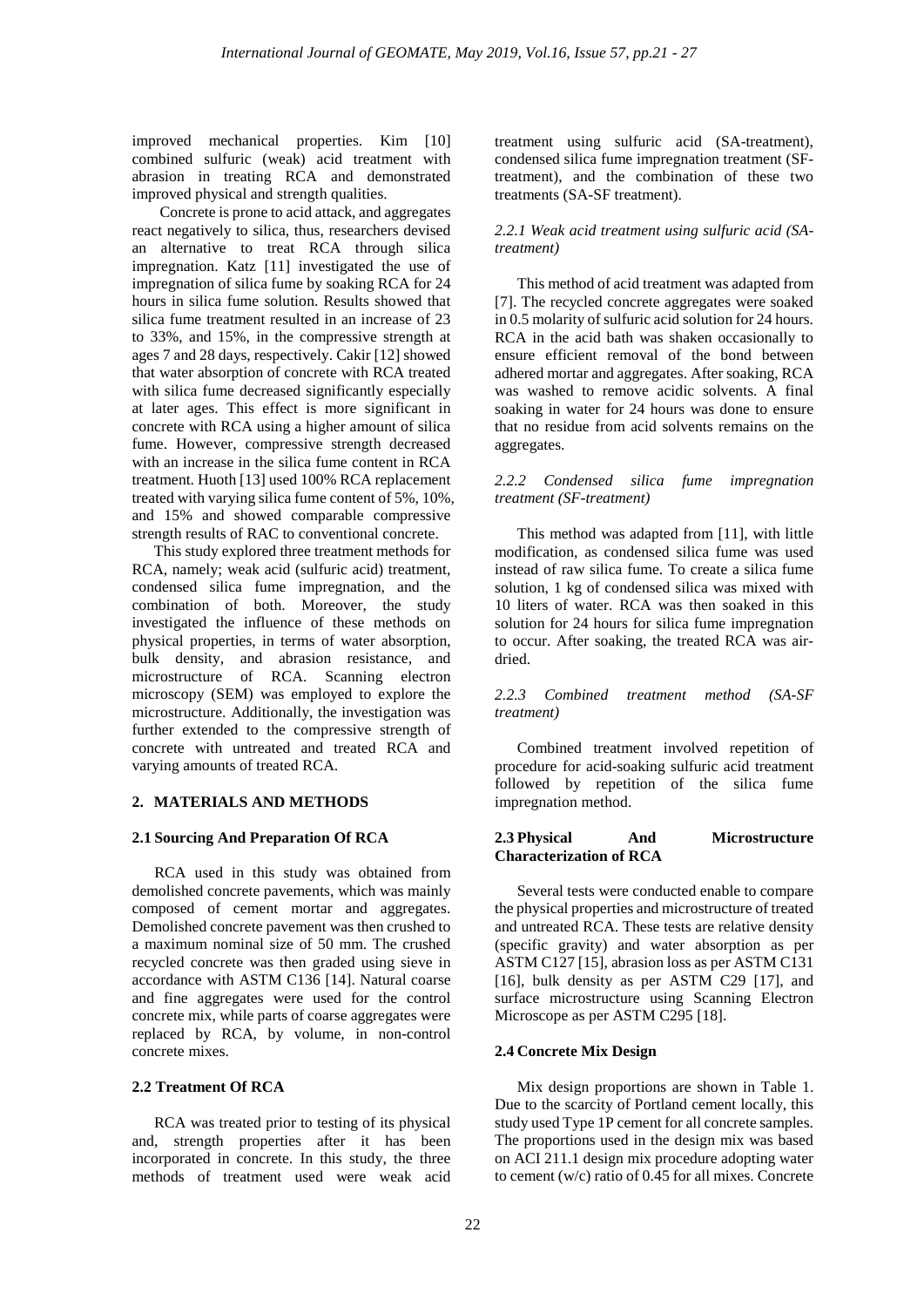| Type of Mix  | Cement $(kg)$ | Fine Aggregates<br>(kg) | Water (kg) | Coarse aggregates<br>(kg) | <b>RCA</b><br>(kg) |
|--------------|---------------|-------------------------|------------|---------------------------|--------------------|
| <b>U-RCA</b> | 376           | 948                     | 169        | $\Omega$                  | 948                |
| 25SF         | 376           | 870                     | 169        | 1167                      | 258                |
| 50SF         | 376           | 870                     | 169        | 779                       | 515                |
| 75SF         | 376           | 870                     | 169        | 389                       | 773                |
| 100SF        | 376           | 870                     | 169        | $\Omega$                  | 1030               |
| 25SA         | 376           | 880                     | 169        | 1168                      | 255                |
| 50SA         | 376           | 880                     | 169        | 779                       | 510                |
| 75SA         | 376           | 880                     | 169        | 389                       | 765                |
| 100SA        | 376           | 880                     | 169        | $\Omega$                  | 1020               |
| 25SASF       | 376           | 877                     | 169        | 1171                      | 256                |
| 50SASF       | 376           | 877                     | 169        | 781                       | 512                |
| 75SASF       | 376           | 877                     | 169        | 390                       | 767                |
| 100SASF      | 376           | 877                     | 169        | 0                         | 1023               |

samples were made with 100%, 75%, 50% Table 1. Mix Design for  $1m<sup>3</sup>$  concrete volume

Table 2. Average physical properties of untreated and treated RCAs

| <b>RCA</b> Physical Properties | <b>Jntreated</b> | SF-treated | SA-treated | SASF-treated |
|--------------------------------|------------------|------------|------------|--------------|
| Bulk density $(kg/m^3)$        | 1142             | 1223       | 1229       | 1234         |
| Specific gravity (SSD)         | 2.31             | 2.41       | 2.37       | 2.33         |
| Water absorption $(\%)$        |                  | 6.6        | 7.0        | 9.6          |
| Abrasion loss (%)              | 29               | フフ         | つつ         |              |

and 25% replacement of RCA by volume of coarse aggregates.

# **2.5 Compression Test On Concrete With RCA**

All concrete specimens were made in accordance with ASTM C192 [19]. Concrete cylinder sample of size 100mm x 200mm was used. For each mix type, 8 samples were prepared and cured in water for 7 and 28 days. Compressive strength tests were conducted as per ASTM C39 [20].

#### **3. RESULTS AND DISCUSSION**

# **3.1 Physical Properties Of RCA**

Table 2 summarized the average values for physical properties both for untreated and treated RCA. Bulk density and specific gravity increased for all treated RCA. Water absorption and abrasion loss decreased for treated RCA. RCA under combined treatment (SASF), however, exhibited an increase in water absorption compared to untreated RCA. Except for bulk density, statistical t-tests showed that changes in physical properties of treated RCA compared to untreated RCA were not significant.

#### **3.2 Surface Microstructure Of RCA**

Scanning electron microscope (SEM) of untreated RCA (Fig. 2a) showed noticeable porous surface and covered with different impurities and loose crumbs of cement paste. These impurities and loose crumbs of cement paste can be observed better with higher magnification (x7500) in Figure 3a. These observations were consistent with the study of [7] and [8]. SEM of SA-treated RCA shown in Figure 2b exhibited smaller pores and less jagged surface, represented by dark spots and craggy formations. Both SF-treated RCA and SASF treated RCA (Figures 2c and 2d) exhibited smoother, less porous and jagged surface.



Fig. 1 Cross-sectional surface microstructure of SAtreated RCA

The surfaces of SF-treated and SASF-treated RCA are shown in Figures 2c, and 2d, respectively. Images showed that the porosity of RCA was reduced significantly compared to untreated RCA and SA-treated RCA. The surface of SF-treated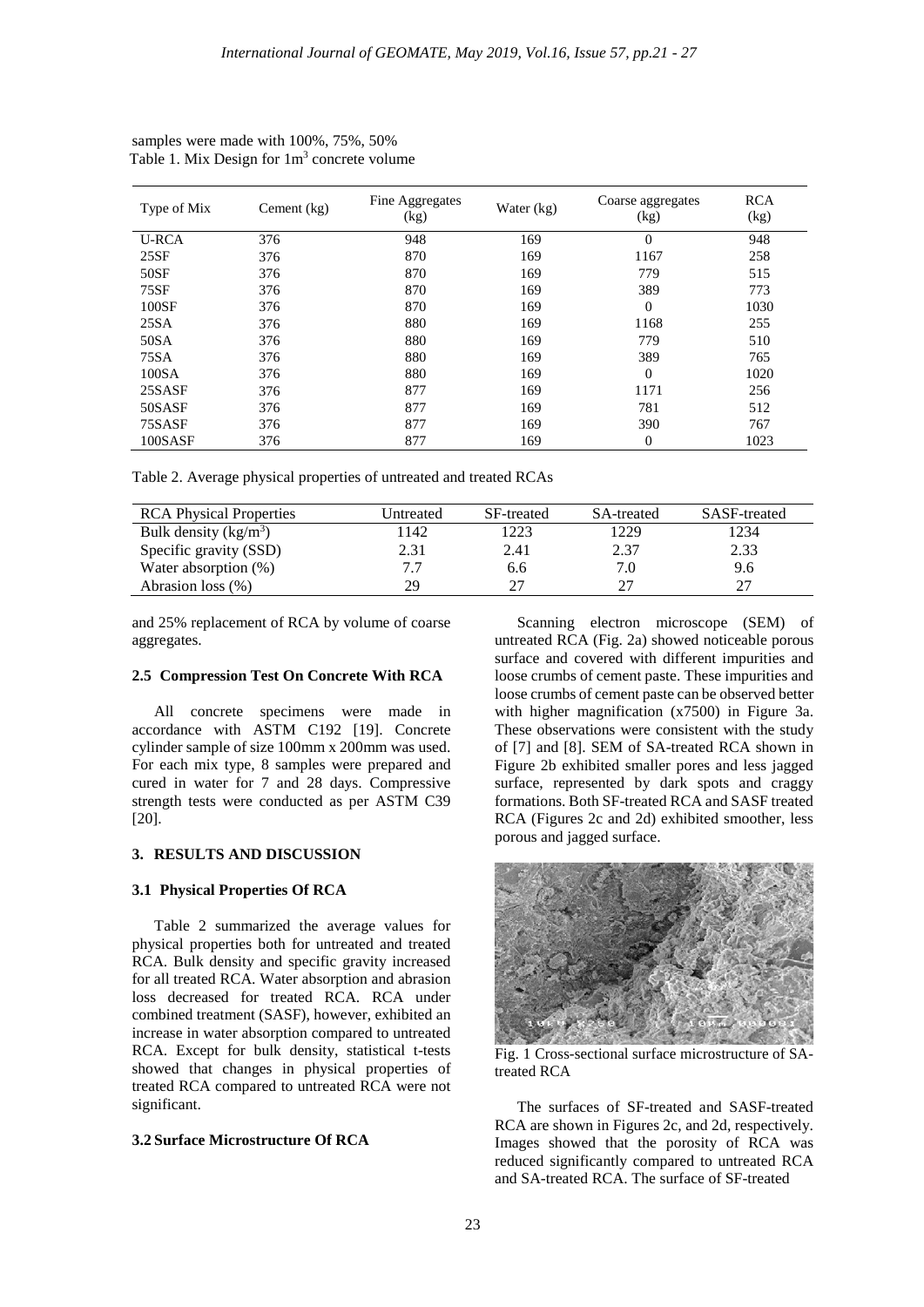

Fig. 2 Surface microstructure of treated and untreated RCA at 750x magnification (a: Untreated RCA, b: SAtreated, c: SF-treated, d: SASF treated)

RCA compared to SASF-treated RCA appeared with much larger irregular crags. Contrary to the effects of sulfuric acid, which altered the surface topography of RCA, silica fume coated the surface resulting in the smoother and less cragged surface.

SEM of treated and untreated RCAs with 7500x magnification was shown in Figure 3. Untreated RCA (Fig. 3a) displayed a rougher surface compared to that of SA-treated RCA (Fig. 3b) with smoother crystalline-like structure. However, the surface structure of the SA-treated RCA appeared more disconnected, with broken strand formations and particles around the sample. In Figures 3c and 3d, it can be observed that small particles were present which were not observed in Fig 3a and 3b. This can be attributed to the presence of micro silica that clung to micro-surfaces around RCA, thus filling the voids along the surface of the RCA.

Figure 1 showed a cross-sectional image of SAtreated RCA. It can be inferred from this image that acid treatment created a layer of weakened mortar on the RCA and that farther exposure to acid may result to complete removal of this layer. Incomplete removal, on the other hand, resulted in weaker

aggregate mortar interface which led to weaker mechanical strength.

## **3.3 Compressive Strength Of Concrete With RCA**

Except for concrete with 100% of coarse aggregates replaced by treated RCA, all other RCA replacement has higher compressive strength than that of concrete with untreated RCA. This was observed in both 7-day and 28-day, as seen in Fig. 4 and 5.

# *3.3.1 Comparison between concrete with RCA under different treatment method*

For 7-day compressive strength, concrete samples with SA-treated RCA and SF-treated gained the higher strength for coarse aggregate replacement of 25% and 50% compared to concrete with SASF-treated RCA. Coarse aggregate replacement higher than 50% (i.e. 75% and 100%) showed varying results but samples with SF-treated RCA consistently got the highest or next to highest compressive strength.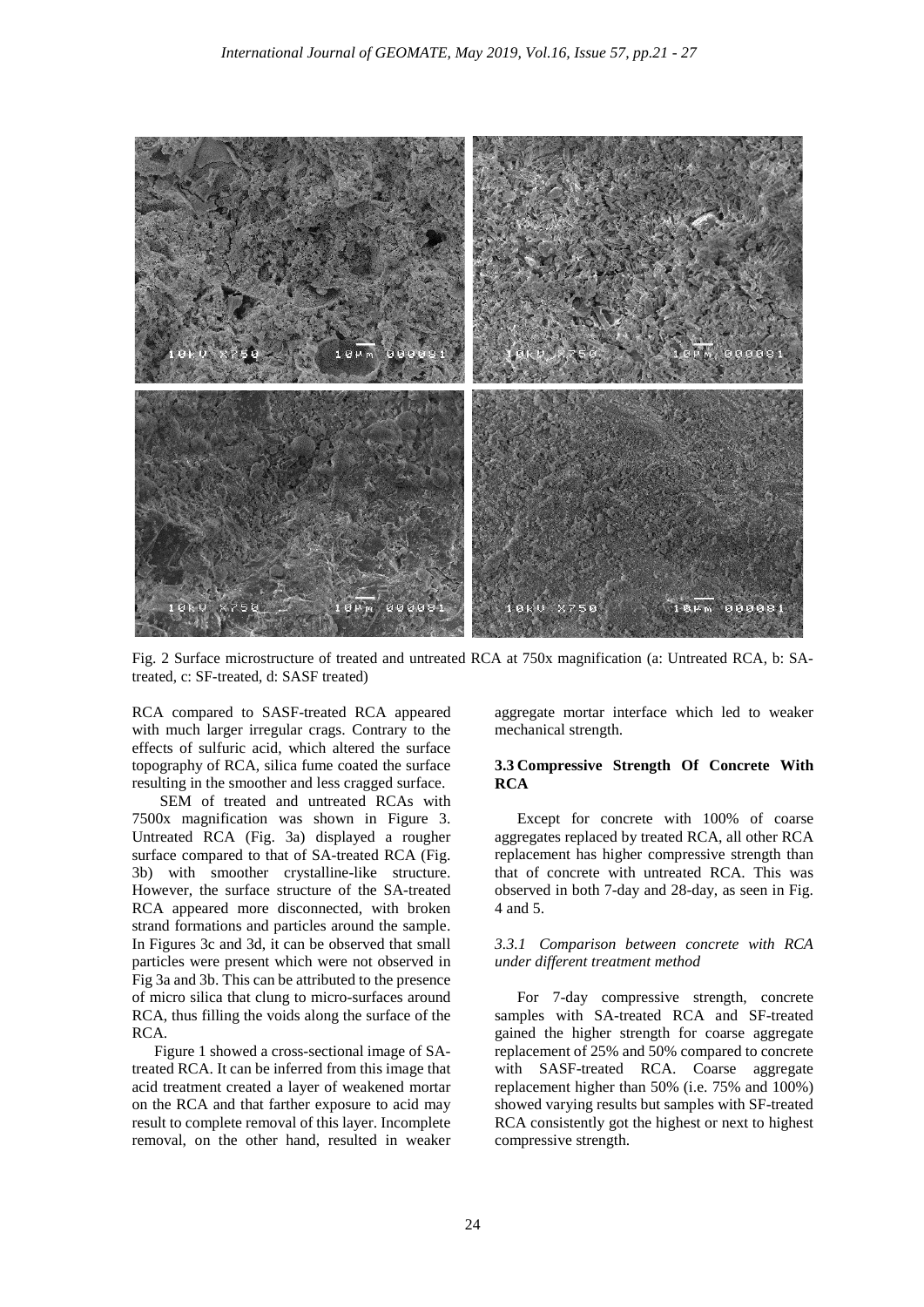

Fig. 3 Surface microstructure of treated and untreated RCA at 7500x magnification (a: Untreated RCA, b: SAtreated, c: SF-treated, d: SASF treated)

Concrete with SF-treated RCA also gained the highest for 28-day compressive strength consistently for all. Concrete with SASF-treated RCA had the lowest strength except for mix with 75% RCA replacement.

Comparison between concrete with SA-treated RCA and with SF-treated RCA revealed that SFtreated RCA concrete had higher mechanical strength for both 7-day and 28-day strength. SASA-treated RCA concrete performed better than SA- treated RCA concrete in 7-day strength but not in 28-day strength.

## *3.3.2 Effects of varying amounts of RCA replacement*

For 7-day compressive strength, an increase was observed for SA-treated RCA concrete for 25% and 50% replacement while SF-treated RCA concrete did not exhibit any strength increase until replacement reached 75%. Concrete with SASFtreated RCA exhibited rising strength pattern from 25% to 75% RCA replacement then drop at 100% replacement. SA-treated RCA concrete and SFtreated RCA concrete exhibited a decrease in strength for more than 50% RCA replacement.

Compressive strength for 28-day showed more consistency with respect to trend in strength gain and loss (Fig. 4 & 5) than 7-day. SA-treated RCA concrete, and SF-treated RCA concrete, both showed increasing strength from 25% to 50% RCA replacement then followed by a decrease in strength for 75% up to 100% RCA replacement. For SASF-treated concrete, however, the strength increase was observed up to 75% RCA replacement then decrease thereafter. This observation was similar to that of SASF-treated concrete for 7-day strength.

## **4. CONCLUSIONS**

There is a slight improvement on the physical properties, such as bulk density, water absorption, abrasion loss, and specific gravity, of RCA treated by sulfuric acid (SA), silica fume impregnation (SF), and the combination of both (SASF). However, a statistical t-test showed that these improvements were not significant.

The microstructured surface of SA-treated RCA was cleaner and free from loose particles compared to untreated RCA. However, the remaining adhered mortar on RCA that the sulfuric acid failed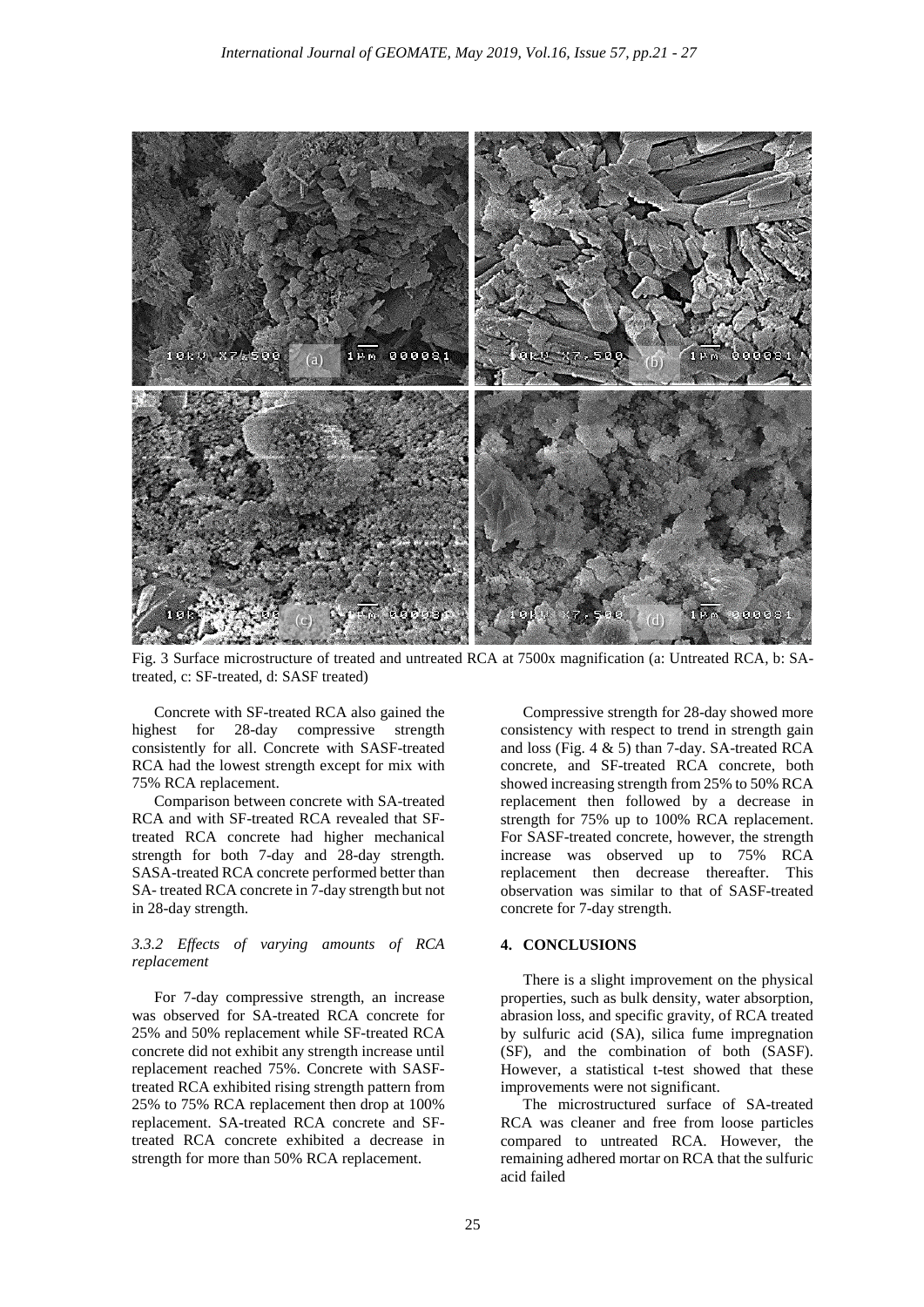

Fig. 4. 7-day compressive strength of concrete with treated and untreated RCA



Fig 5. 28-day compressive strength of concrete with treated and untreated RCA

to penetrate became weak and affected the mechanical strength of concrete with SA-treated RCA. Thus, compared to SF-treated RCA concrete, SA-treated RCA concrete had lower mechanical strength.

The microstructured surface of the SF-RCA showed to be smoother than the untreated RCA and SA-treated RCA validating the claim that silica fume particles occupied the void spaces of RCA resulting to smoothening of the rough microstructure surface of RCA.

Treated RCA produced concrete with higher compressive strength compared to concrete with untreated RCA. Combination of SA and SF treatments do not result in better strength compared to concrete with RCA employing separate treatment.

While increasing RCA percentage replacement decreased the compressive strength of RCA concrete, it was observed that with treated RCA, the decrease in strength occurred at replacements higher than 50%. Based on results, SF-treatment was the more effective method of treating RCA.

# **5. REFERENCES**

- [1] Mehta, P., Reducing the Environmental Impact of Concrete, 2011, Retrieved October 08, 2016, http://maquinamole.net/EcoSmart concrete.com/docs/trmehta01.pdf.
- [2] EU Waste statistics, 2015, Retrieved October 08,2016,http://ec.europa.eu/eurostat/statistics explained/index.php/Waste\_statistics# Total\_waste\_generation.